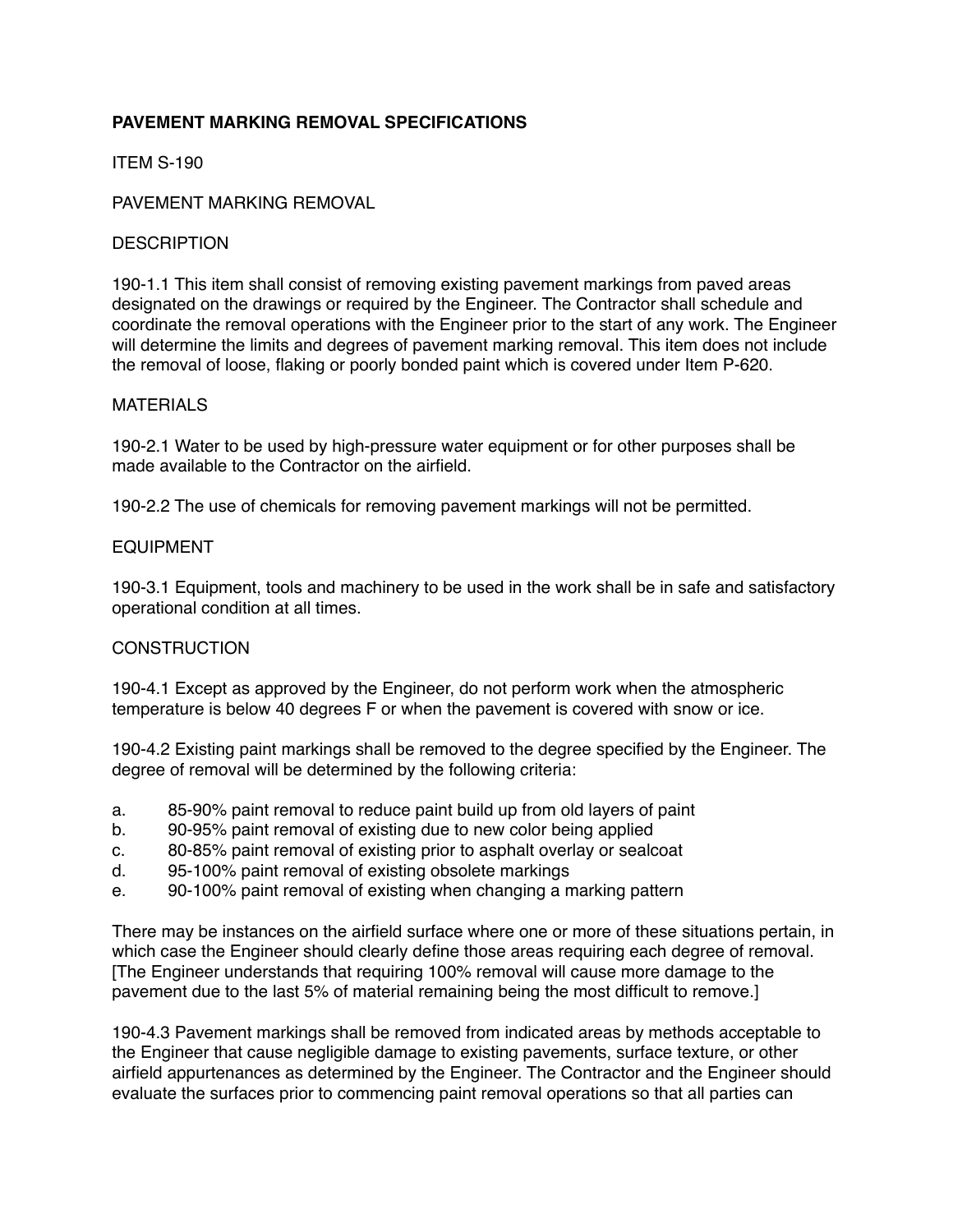acknowledge and record existing pavement and/or joint deterioration. It is understood that the paint removal process will leave some scarring. It will be incumbent upon the contractor to mitigate the degree of damage and scarring to the pavement. If excessive damage results from the paint removal operation, the Contractor shall repair, at his expense, said damage to the pavement, surface texture, sealant or appurtenances caused by the removal work by methods acceptable to the Engineer. Excessive damage can be defined as any result whereby PCC pavement is removed more than 1/8-inch in depth or ACC pavement, after adequate clean-up, has exposed aggregate, a majority of which can be loosened by light brushing or abrasion. Grooved runway surfaces shall maintain their functionality, i.e., water shall be able to run off the surface without puddling.

190-4.4 Sand, water, residue and other waste material that may be deposited on the pavement as a result of removal operations shall be removed as the work progresses. Obtain the approval of residue removal and disposal method from the Engineer prior to beginning work. Accumulations of residue or other waste materials that might interfere with drainage or might constitute a hazard to aircraft or aircraft operations will not be permitted.

190-4.5 Prior to the start of work, remove pavement markings on designated test areas not less than 50 square yards in size. Use approved procedures and equipment needed to achieve the required degree of marking removal. The test section will be inspected and approved by the Engineer before any further removal work will be allowed. If more than one degree of paint removal is required during the course of the work, a test section for each area shall be designated, conducted and approved.

## **COMPLIANCE**

190-5.1 In order to determine compliance with the Engineer's requirements, a clear grid containing 100 equal squares, each approximately 1-inch square, shall be placed on the areas of pavement where paint removal operations have been conducted. The degree of paint removal required as outlined in Section 190-4.2 above should equal the number of squares within the grid that contain no undisturbed paint. For example, if 85% paint removal is required, 85 squares should show 85 squares where paint has been almost completely removed from the pavement, but 15 squares can contain heavier paint remnants.

#### METHOD OF MEASUREMENT

190-6.1 The quantity of pavement marking removal to be paid for shall be the number of square feet of designated pavement markings removed in accordance with the specifications, complete, and accepted by the Engineer.

#### BASIS OF PAYMENT

190-7.1 For each degree of removal required under this contract, a separate unit price shall be provided. The contract unit prices shall be full compensation for all disposal work and for furnishing all material, labor, equipment, tools and incidentals necessary to complete the item to the degree specified and to the satisfaction of the Engineer.

Payment will be made under: